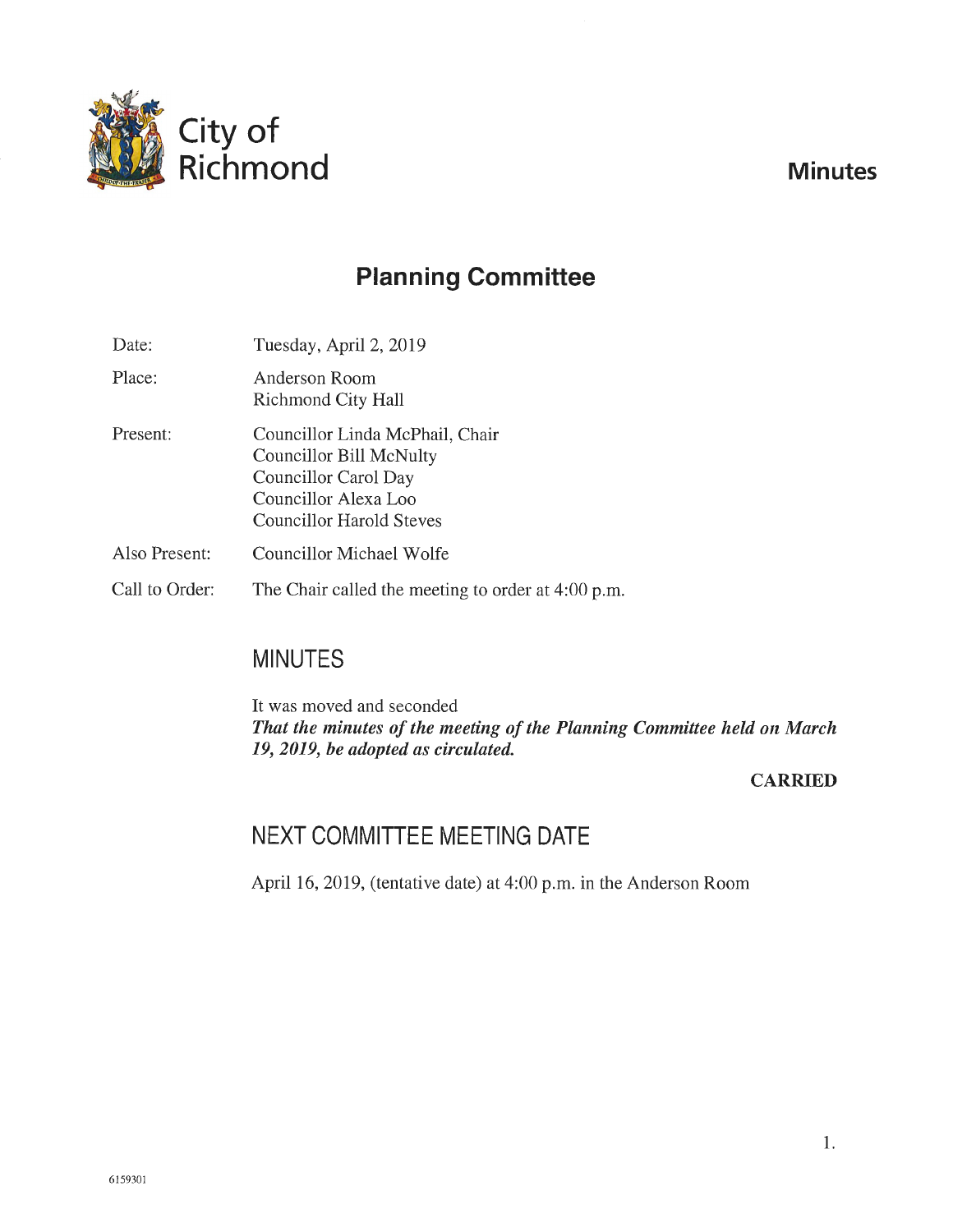## PLANNING AND DEVELOPMENT DIVISION

1. APPLICATION BY MARYEM AHBIB FOR REZONING AT 11640 WILLIAMS ROAD FROM THE "SINGLE DETACHED (RS1/E)" ZONE TO THE "COMPACT SINGLE DETACHED (RC2)" ZONE (File Ref. No. 12-8060-20-0010007; RZ 18-841000) (REDMS No. 6126528 v. 2; 2243859; 6127512)

Staff reviewed the application, noting that the proposed development will include a secondary suite on each new lot and that the application complies with the City's Affordable Housing Strategy.

It was moved and seconded

*That Richmond Zoning Bylaw 8500, Amendment Bylaw 10007, for the rezoning of 11640 Williams Road from the "Single Detached (RS1/E)" to the "Compact Single Detached (RC2)", be introduced and given First Reading.* 

CARRIED

2. AGRICULTURAL LAND RESERVE NON-FARM USE APPLICATION BY THE CITY OF RICHMOND TO HOST THE FARM FEST AT THE GARDEN CITY LANDS ON AUGUST 10, 2019, LOCATED AT 5555 NO.4 ROAD

(File Ref. No. AG 19-855989) (REDMS No. 6146187 v. 14)

Discussion ensued with regard to the Event Committee's review of the 2019 Farm Fest event and the site's legal address. Staff noted that a Garden City Road address can be assigned to the site.

It was moved and seconded

*That the Agricultural Land Reserve Non-Farm Use application by the City of Richmond to host the Farm Fest at the Garden City Lands on Saturday, August 10, 2019, located at* 5555 *No. 4 Road, be endorsed and forwarded to the Agricultural Land Commission for approval.* 

> CARRIED Opposed: Cllr. McNulty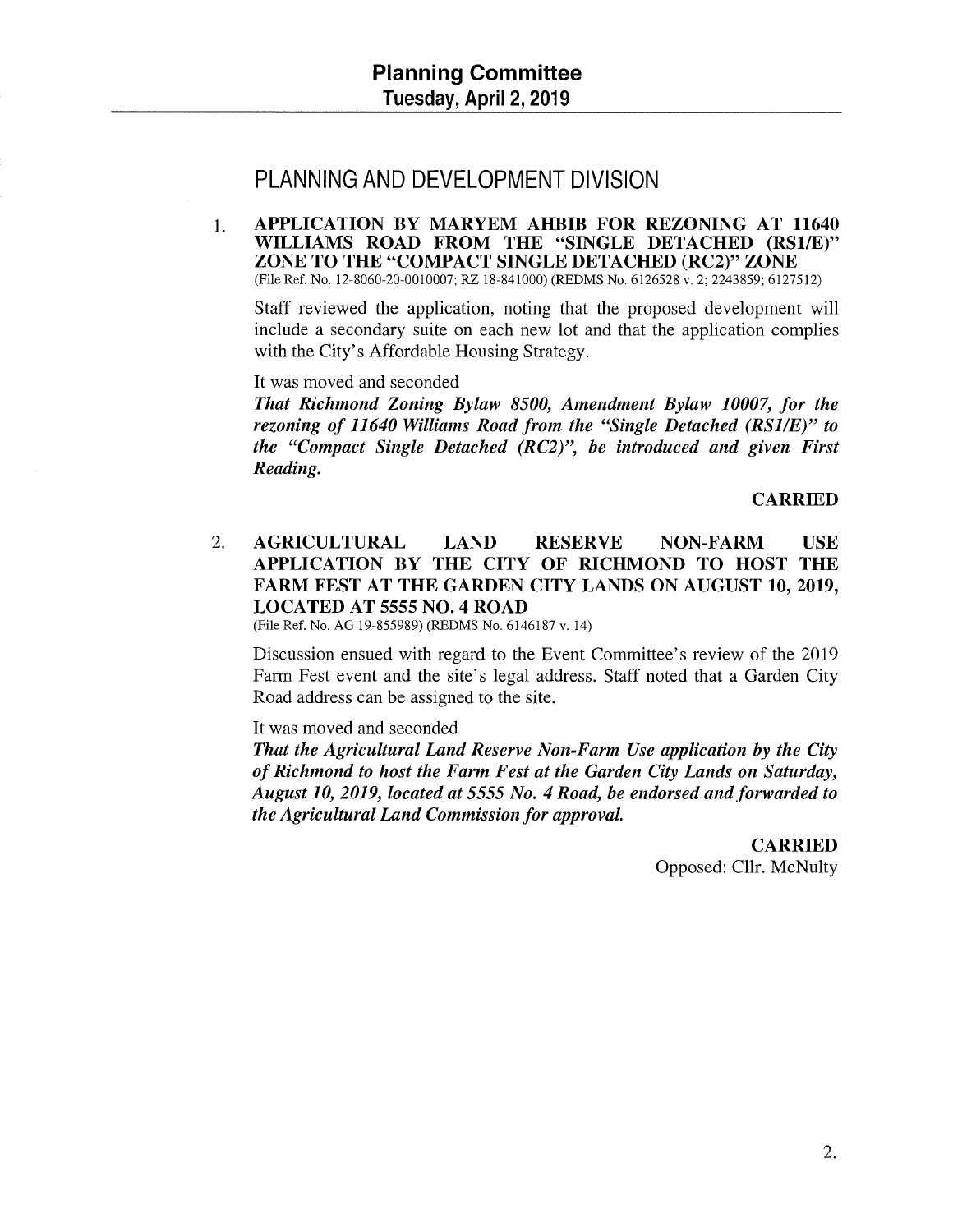#### 3. **MARKET RENTAL HOUSING POLICY AND APPROACHES FOR RESIDENTIAL RENTAL TENURE ZONING**

(File Ref. No. 08-4057-08; 12-8060-20-010014) (REDMS No. 6106126 v. 11; 6059335; 6150120)

Staff reviewed the proposed Market Rental Housing Policy and approaches for residential rental tenure zoning, highlighting key elements of the Market Rental Housing Policy such as the 1:1 replacement policy for existing rental housing, tenant relocation plan, and a 40% minimum allocation for familyfriendly units in the development unit mix. Also, staff briefed Committee on the proposed three steps to implement residential rental tenure zoning, which includes (i) rezoning existing purpose-built rental housing, (ii) establishing a mandatory market rental requirement in all existing high-density apartment rental zones, and (iii) undertaking further analysis and consultation with the public and stakeholders on the feasibility of a mandatory requirement.

Discussion ensued with regard to (i) options to incentivize the development of market rental units, (ii) options to increase the portion of a development's unit mix allocated to family units, (iii) opportunities to conduct stakeholder consultation, (iv) a review of market rental policies in other cities such as Seattle, (v) options to apply the 1:1 rental replacement policy on all residential developments, and (vi) development of market rental units near schools with low enrolment.

In reply to queries from Committee, staff noted that (i) 2016 Census data along with public consultation was used to develop the Market Rental Housing Policy, (ii) the proposed approaches for residential rental tenure zoning will not affect stratified units, (iii) the City has received a number of inquiries and two applications to develop market rental projects, and (iv) the proposed bylaw is designed to protect the existing purpose-built rental units.

John Roston, 12262 Ewen Avenue, referenced his submission (attached to and forming part of these minutes as Schedule 1), and spoke on protecting existing purpose-built market rental units. He expressed that increasing the rental supply will be required to support future demand and that developers of market rental projects are able to make a profit by not utilizing high-end finishes.

Dana Westermark, 6168 London Road, spoke against the implementation of the proposed residential tenure zoning, expressing that existing regulations are sufficient to protect existing market rental properties. Also, he expressed that the proposed residential tenure zoning may constrain potential development of new market rental projects and that the City should consult with industry stakeholders prior to consideration of new related policies.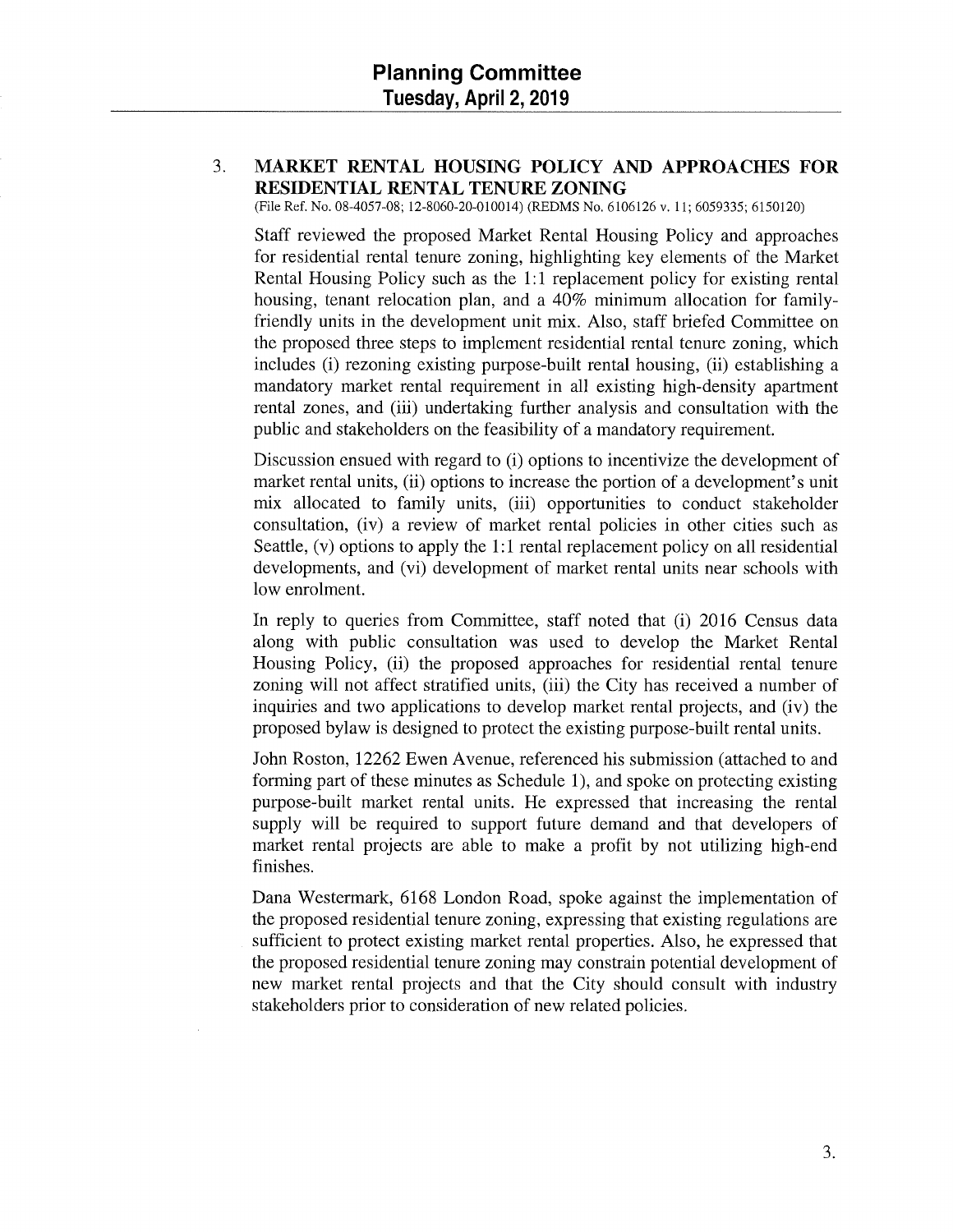It was moved and seconded

- (1) *That Richmond Zoning Bylaw 8500, Amendment Bylaw 10014 (Residential Rental Tenure) to amend the zoning for 60 parcels with purpose-built rental housing, as the first step to implement residential rental tenure zoning, be introduced and given first reading; and*
- *(2) That staff be directed to conduct further analysis and stakeholder and public consultation on Council's preferred option for implementing residential rental tenure zoning for new multi-family apartment residential development and report back to Council with the findings and any necessary bylaw amendments.*

The question on the motion was not called as discussion ensued with regard to the City conducting public consultation on the matter including consultation with industry stakeholders such as the Urban Development Institute.

In reply to queries from Committee, staff noted that the proposed residential tenure zoning will protect existing purpose-built rental units and will not restrict future development of new purpose-built rental units.

The question on the motion was then called and it was DEFEATED with Cllrs. McPhail, Loo and Steves opposed.

Discussion ensued with regard to conducting public consultation on the matter, and as a result the following **referral motion** was introduced:

It was moved and seconded

- (1) *That the staff report titled "Market Rental Housing Policy and Approaches For Residential Rental Tenure Zoning" from the Manager, Policy Planning, dated March 25, 2019, be referred back for public consultation; and*
- *(2) That Richmond Zoning Bylaw 8500, Amendment Bylaw 10014 (Residential Rental Tenure) to amend the zoning for 60 parcels with purpose-built rental housing be brought back at a future date.*

#### CARRIED

#### 4. COMMUNITY INFORMATION SESSIONS ON DEVELOPMENT, AFFORDABLE HOUSING, TRANSPORTATION AND SUSTAINABILITY IN THE CITY

(File Ref. No. 08-4040-01) (REDMS No. 6119670 v. 2; 6125954; 6125681 v. 2)

Suzanne Smith, Program Coordinator, Development, briefed Committee on the upcoming Community Information Sessions that are scheduled to commence on May 2, 2019, noting that the events will be open to the public and that the presentation materials will be available on the City's website.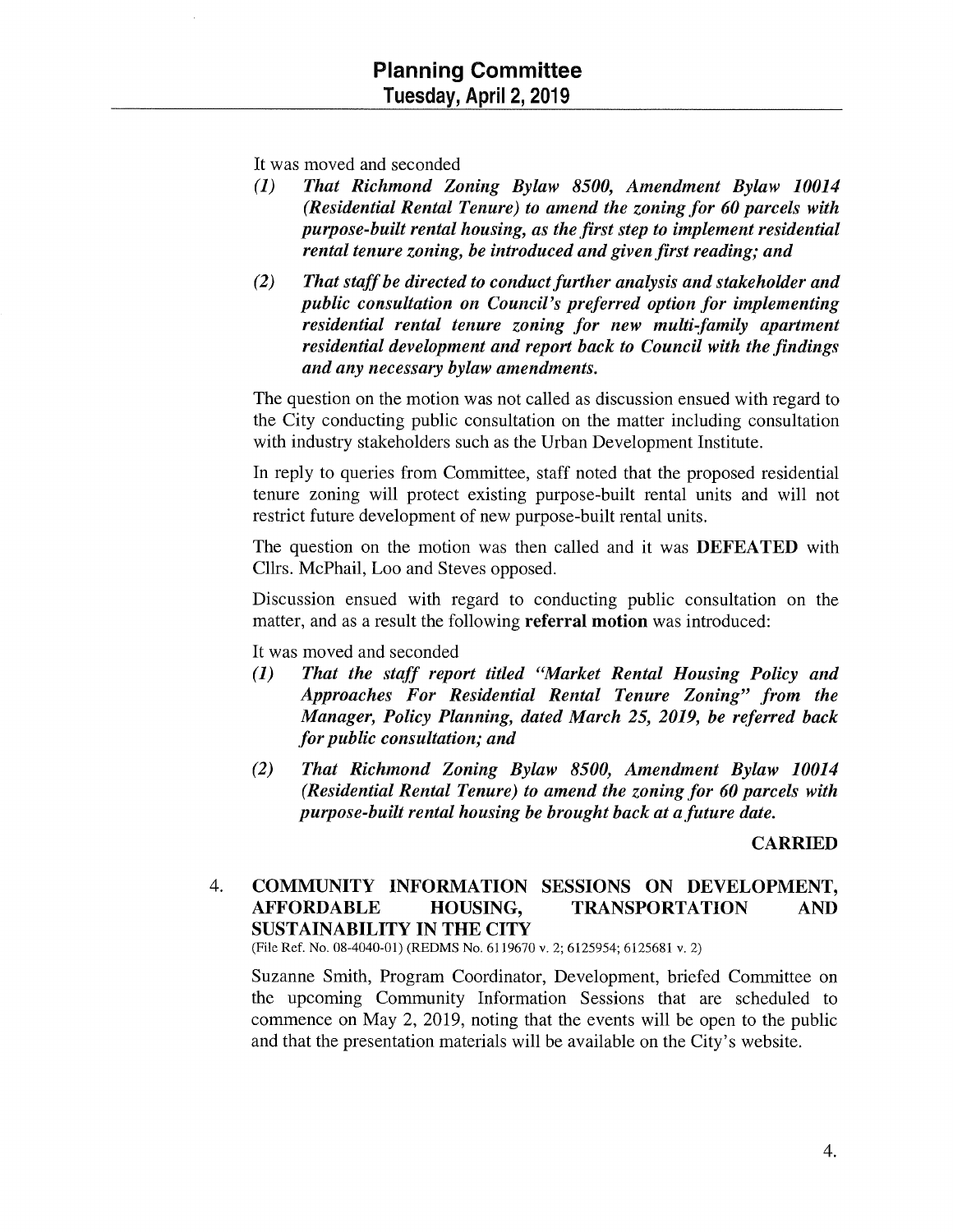It was moved and seconded

- *(1) That staff be directed to proceed with the implementation of the proposed Community Information Session Program as described in the report titled "Community Information Sessions on Development, Affordable Housing, Transportation and Sustainability in the City" from the Director, Development; and*
- *(2) That staff report back following the last session each year to provide a summary of the events including any feedback received.*

CARRIED

#### 5. ESTABLISHMENT OF UNDERLYING ZONING FOR PROPERTIES DEVELOPED UNDER LAND USE CONTRACTS 016, 021, 085, 086, 091,103,127, AND 139 (EAST OF NO.4 ROAD)

(File Ref. No. 08-4430-03-09; 12-8060-20-009987/9988/9989/9990/9991/9992/9993/9994) (REDMS No. 5999278; 6111040; 6111072; 6111079; 6111083; 6111086; 6111151; 6139812; 6111108)

Staff briefed Committee on the establishment of underlying zoning for Land Use Contracts, noting that all Land Use Contracts (LUC) in the city will expire on June 2024. Also, staff noted that the majority of the subject LUCs are in multi-family or commercial/industrial areas and do not face the same redevelopment pressures as LUCs in single family residential areas. Staff added that affected property owners and residents were sent mail notification and that staff have been able to respond to public inquiries on the matter.

There was agreement to deal with Part (7) separately.

It was moved and seconded

- (1) *That Richmond Zoning Bylaw 8500, Amendment Bylaw 9987, to establish underlying zoning for the property developed under Land Use Contract 016, be introduced and given first reading;*
- *(2) That Richmond Zoning Bylaw 8500, Amendment Bylaw 9988, to establish underlying zoning for the property developed under Land Use Contract 021, be introduced and given first reading;*
- *(3) That Richmond Zoning Bylaw 8500, Amendment Bylaw 9989, to establish underlying zoning for the properties developed under Land Use Contract 085, be introduced and given first reading;*
- *(4) That Richmond Zoning Bylaw 8500, Amendment Bylaw 9990, to establish underlying zoning for the property developed under Land Use Contract 086, be introduced and given first reading;*
- *(5) That Richmond Zoning Bylaw 8500, Amendment Bylaw 9991, to establish underlying zoning for the property developed under Land Use Contract 091, be introduced and given first reading;*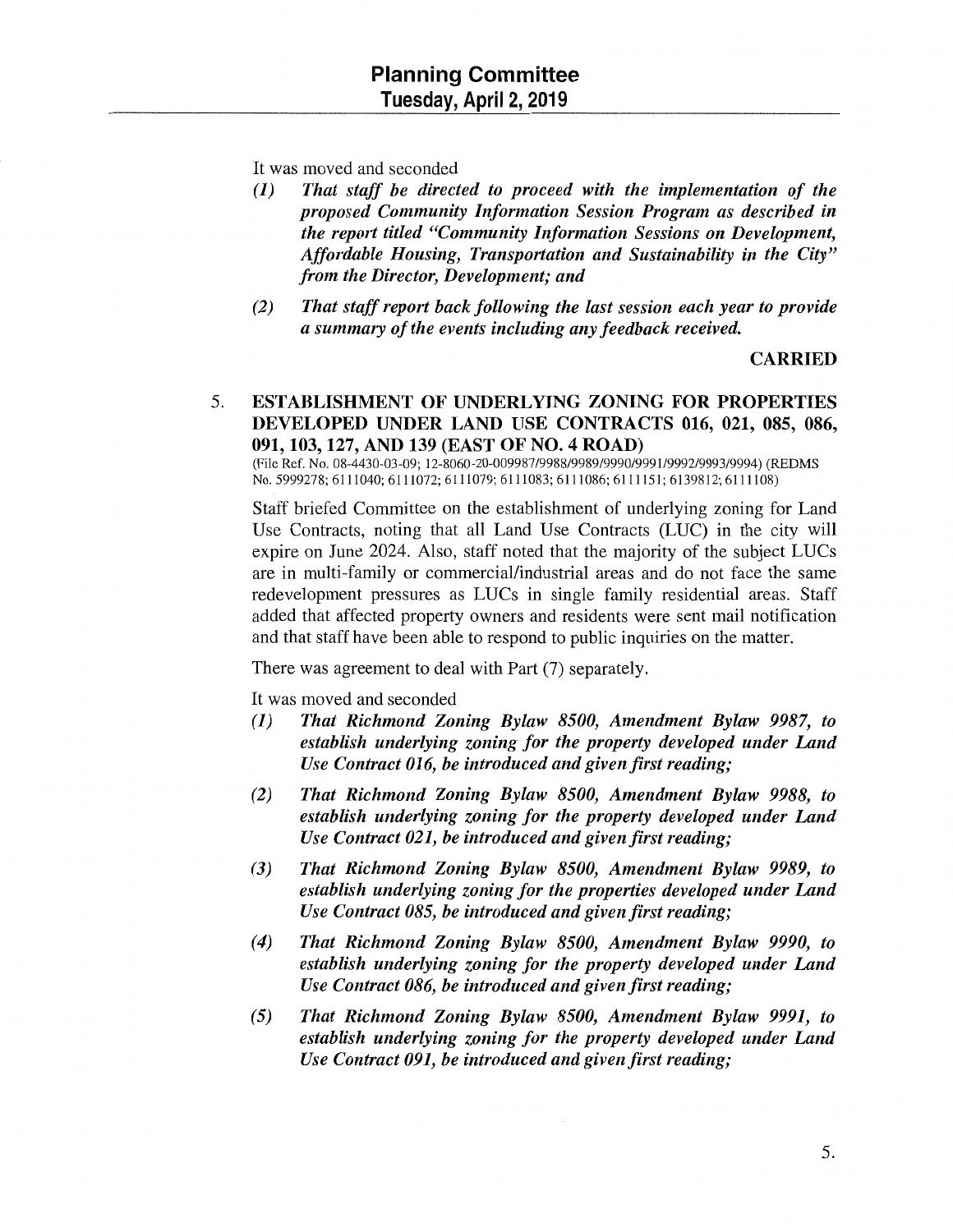- *(6) That Richmond Zoning Bylaw 8500, Amendment Bylaw 9992, to establish underlying zoning for the properties developed under Land Use Contract 103, be introduced and given first reading; and*
- (8) *That Richmond Zoning Bylaw 8500, Amendment Bylaw 9994, to establish underlying zoning for the properties developed under Land Use Contract 139, be introduced and given first reading.*

#### **CARRIED**

In accordance with Section 100 of the *Community Charter,* Cllr. McPhail declared to be in a conflict of interest as her husband has property interests in Land Use Contract 127, and Cllr. McPhail left the meeting  $-5:06$  p.m.

Cllr. McNulty assumed the role of Chair  $-5:06$  p.m.

It was moved and seconded

(7) *That Richmond Zoning Bylaw 8500, Amendment Bylaw 9993, to establish underlying zoning for the properties developed under Land Use Contract 127, be introduced and given first reading.* 

#### **CARRIED**

Cllr. McPhail returned to the meeting and assumed the role of Chair $-5:07$  p.m.

#### 6. **UPDATE ON SALVAGE OF BUILDING MATERIALS AND STRUCTURAL RELOCATION OF HOUSES**

(File Ref. No. 12-8060-20-010013; 12-8360-01) (REDMS No. 6124047 v. 17; 6149353)

James Cooper, Director, Building Approvals, spoke on policies to encourage the salvaging of building materials from demolition sites and relocating of houses, noting that measures to streamline the relocation application process and public awareness of the City's House Move and Salvage Program have been implemented. He added that the proposed bylaw would extend the time for builders to engage in salvage activities on demolition sites.

Discussion ensued with regard to (i) the demolition and relocation application process, (ii) private companies that engage in house relocation, (iii) incentives to encourage the relocation of houses, (iv) options to increase the fees related to demolition permits, and (v) the process to recycle demolition materials.

Members of Committee have expressed visiting a recycling facility for demolition materials.

In reply to queries from Committee, Mr. Cooper noted that transportation costs associated with relocating a house may be high due to potential obstacles such as power lines and trees in the relocation route. He added that fees related to the issuance of demolition permits must be proportional with the level of service that is provided.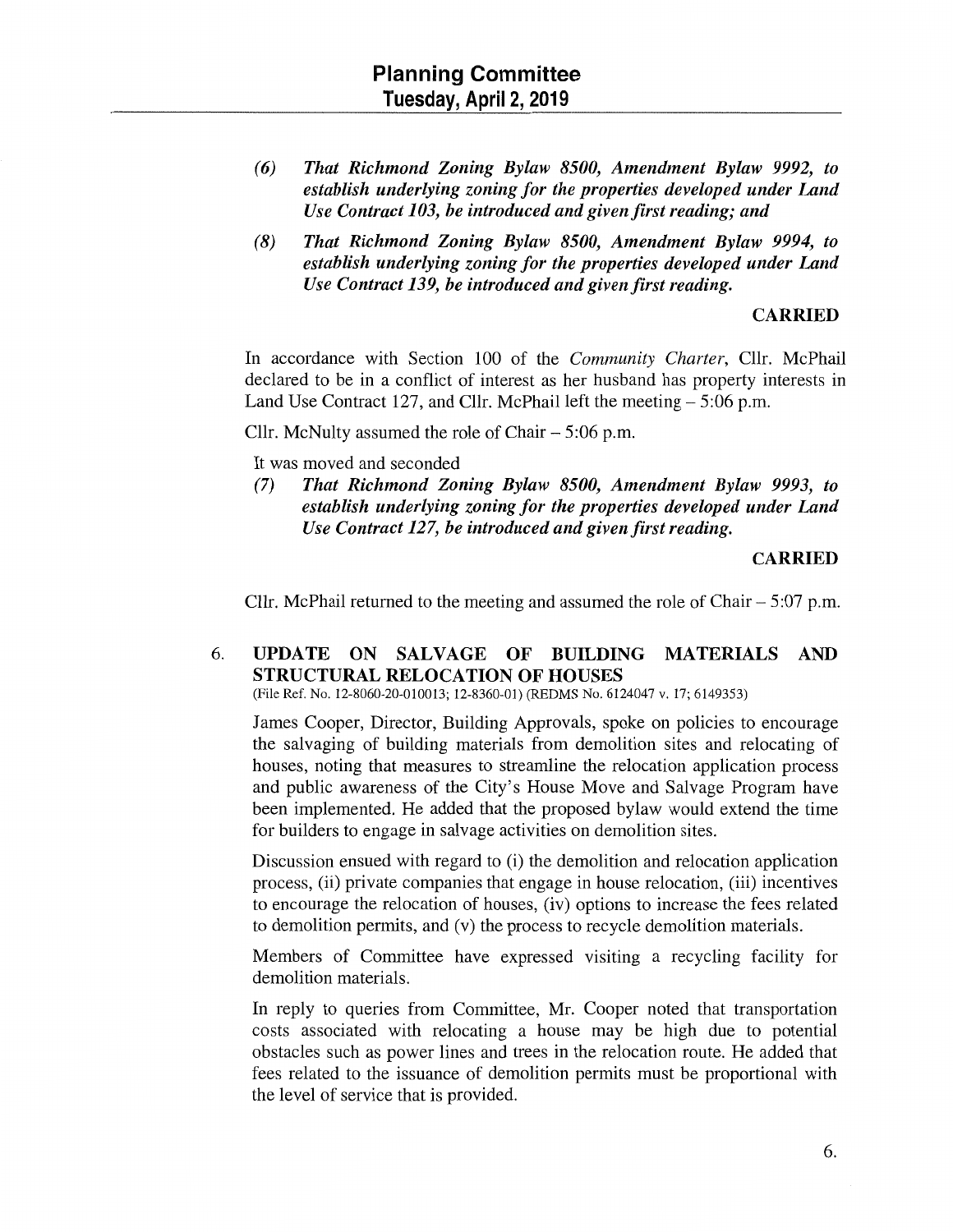It was moved and seconded

*That Richmond Building Regulation Bylaw 7230, Amendment Bylaw No. 10013, which adds Section 5.4.3 and Section 12.1.2, identified in the report titled "Update on Salvage of Building Materials and Structural Relocation of Houses" dated March 19, 2019 from the Director, Building Approvals, be introduced and given first reading.* 

#### CARRIED

Discussion ensued with regard to reviewing fees related to the issuance of demolition permits, and as a result, the following referral motion was introduced:

It was moved and seconded *That staff explore options to:* 

- (1) *provide incentives to salvage building materials, including opportunities to relocate houses; and*
- *(2) discourage disposal of salvageable building material from demolition sites through an increase of fees.*

CARRIED Opposed: Cllr. Loo

#### 7. MANAGER'S **REPORT**

#### *Cannabis Regulation*

Staff have sent a letter regarding Cannabis Regulation to the Ministry of Agriculture. Staff will update Council once a response is received.

### **ADJOURNMENT**

It was moved and seconded That the meeting adjourn (5:31 p.m.).

CARRIED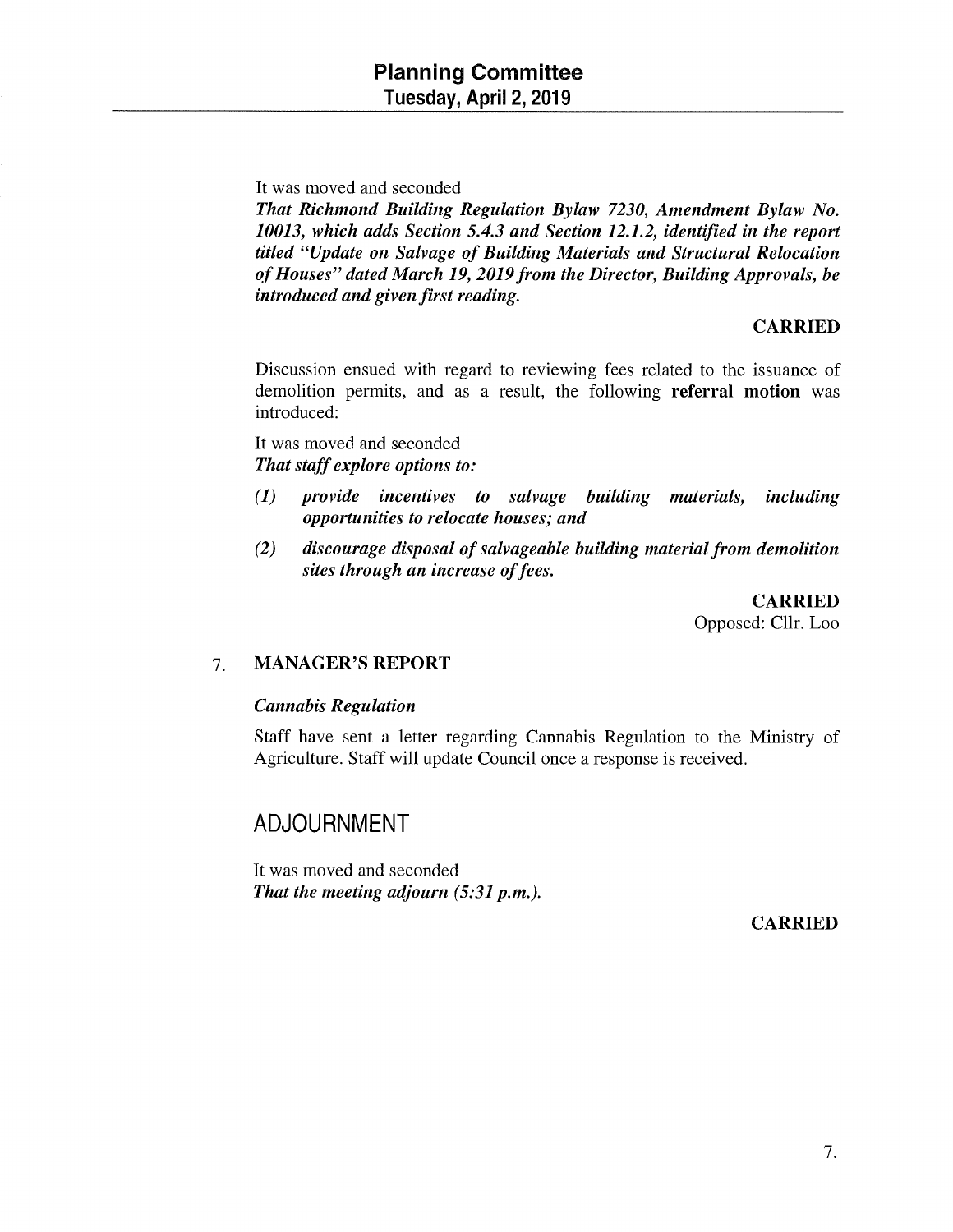Certified a true and correct copy of the Minutes of the meeting of the Planning Committee of the Council of the City of Richmond held on Tuesday, April2, 2019.

Councillor Linda McPhail Chair

Evangel Biason Legislative Services Coordinator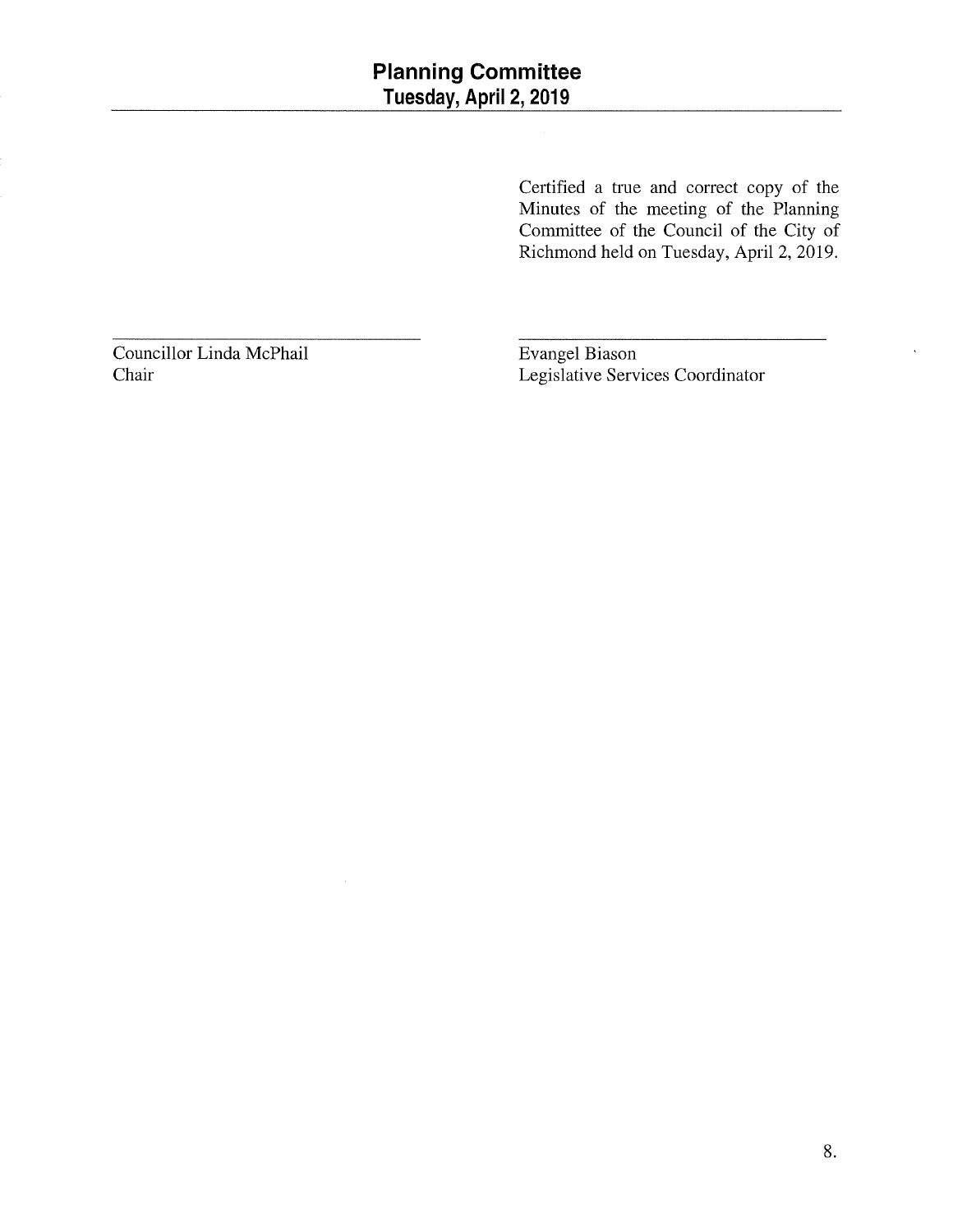Schedule 1 to the Minutes of the Planning Committee meeting of Richmond City Council held on Tuesday, April 2, 2019.

If you eliminate the Richmond workers who live in Vancouver and the Vancouver workers who live in Richmond, almost 30,000 of Richmond's workers live elsewhere in the Lower Mainland. [https://www.richmond.ca/ shared/assets/Jobs6260.pdf City of Richmond Website, Jobs in Richmond Hot Facts, Where do people who live in Richmond work? Where do people who work in Richmond come from?]

The vast majority would rather live in Richmond, but they can't find affordable housing. That likely translates into demand today for 15-20,000 market rental housing units before we add in the demand from increases in the population. This huge demand for market rental housing is ignored in the staff report, but we should be trying to meet it by constructing at least 1,500 market rental housing units per year for the next 10 years.

The staff report does mention the 2016 Metro Vancouver report that predicted demand for 14,000 new housing units over 10 years to accommodate increases in the population. It didn't predict that in 2019, there would be a decreasing demand for ownership housing and an exploding demand for rental housing. It's more likely that there will be demand for 10,000 rental units and 4,000 ownership units rather than the other way around as predicted in the report. That is demand for 1,000 rental units per year for 10 years.

Adding the population increase demand to the working in Richmond but unable to live here demand, we should be constructing at least 2,500 market rental housing units per year for the next 10 years. However, there were only 1,800 residential building permits for all types of housing issued in Richmond in 2018. [BC Government, Building Permits by Community] You see the problem. Even if we build nothing but market rental housing for the next 10 years, it will not meet the demand.

The proposed requirement for market rental housing would only apply to developments with over 60 housing units. We need to maximize the number of market rental units in those developments. My suggestion of 60% is reasonable. The developers will claim that they lose money constructing market rental housing. A report done for CMHC in 2016 on the economics of constructing market rental housing showed that you can make money in Vancouver if you avoid high end finishes and construct the units specifically for the rental market. [CMHC, The Economics of New Purpose-Built Rental Housing Development in Selected Canadian Markets] You will not make as much as you would selling high end units to foreign speculators, but you can make money while providing Richmond with the housing it needs.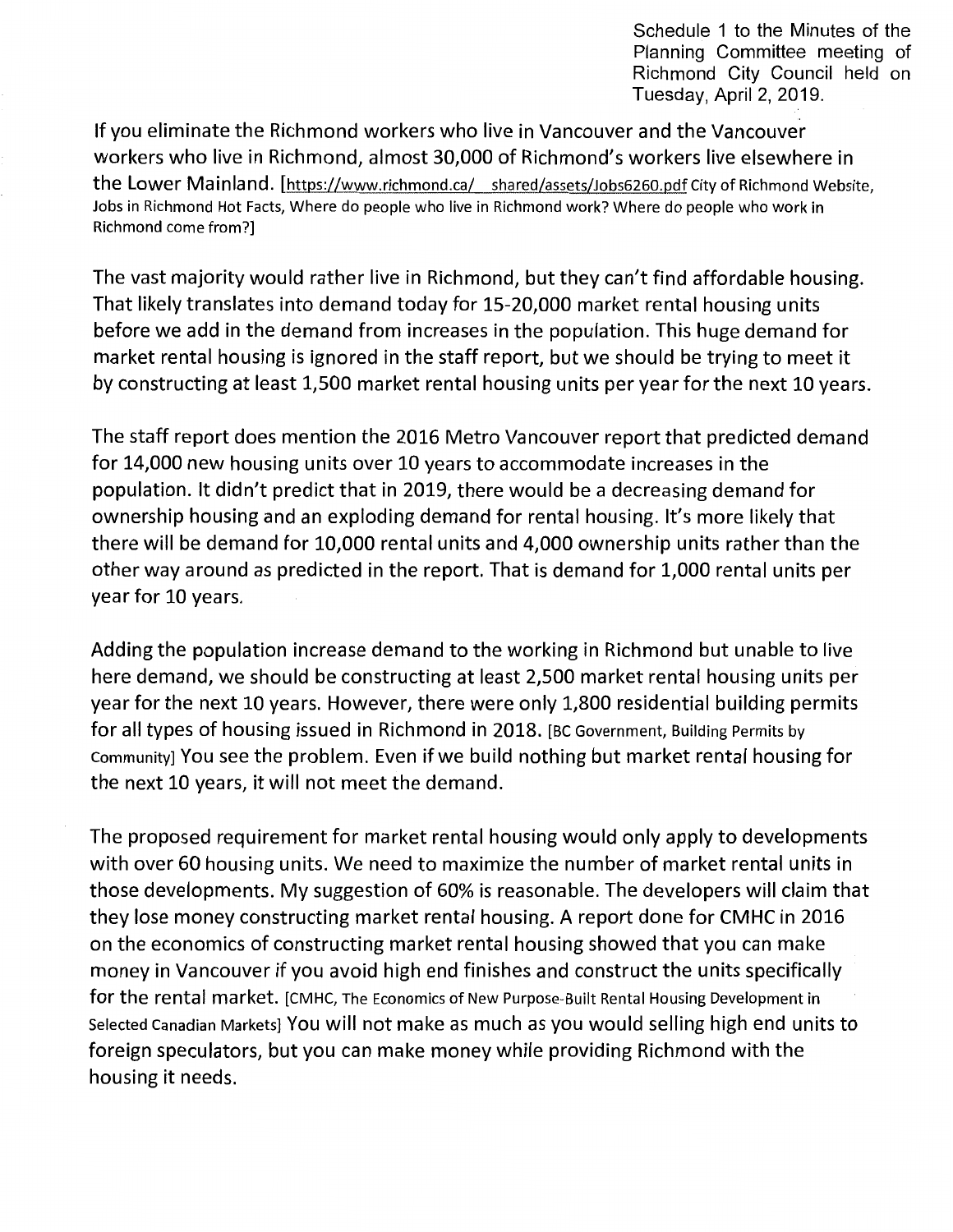**Sent: To:** 

**From:** McPhail, Linda Tuesday, 2 April 2019 03:42 PM Mah,Cheryl **Subject: Face 2 Following 2 Planning Committee - Market Rental Housing Policy Policy** 

Linda McPhail Councillor, City of Richmond

www.richmond.ca

Sent from my Samsung Galaxy smartphone.

-------- Original message -------- From: "John Roston, Mr" <john.roston@mcgill.ca> Date: 2019-04-01 11:59 AM (GMT-08:00) To: "McPhail,Linda" <LMcPhail@richmond.ca> Cc: "Brodie, Malcolm" <MBrodie@richmond.ca>, "Steves,Harold" <hsteves@richmond.ca>, "McNulty,Bill" <BMcNulty@richmond.ca>, "Au,Chak" <CAu@richmond.ca>, "Day,Carol" <CDay@richmond.ca>, "Loo,Alexa" <ALoo@richmond.ca>, "Greene,Kelly" <kgreene@richmond.ca>, "Wolfe, Michael" <MWolfe@richmond.ca>, "Konkin,Barry" <BKonkin@richmond.ca> Subject: April 2 Planning Committee - Market Rental Housing Policy

Dear Councillor McPhail, Mayor & Councillors,

The staff report "Market Rental Housing Policy And Approaches For Residential Rental Tenure Zoning" to be considered at the April 2 meeting of the Planning Committee outlines a sensible plan for preserving existing market rental housing and requiring additional such housing in new developments that provide more than 60 apartment units.

However the repeatedly mentioned recommendation for a 10% market rental requirement is totally inadequate. It is based on an outdated 2016 report that only takes into account the projected increase in population and households and assumes that the vast majority of these new households will want ownership housing rather than rental housing. It does not take into account the current under 1% vacancy rate that has created a rental crisis which can only be solved by a huge increase in market rental units even if there is no increase in population.

The 2016 report also didn't foresee that in 2019 there would be a decreasing demand for ownership housing and an exploding demand for rental housing. It forecasts demand from 2016 to 2026 for 14,000 housing units in Richmond due to the increase in population with 10,800 of those being for ownership and only 3,200 for rental including 1,200 for market rental. City staff have translated that into demand for only 120 market rental units per year, a ridiculously low figure.

I have been pushing for 60% market rental in these large new developments with more than 60 units. Council required 20% in the Richmond Centre redevelopment claiming that was due to no rezoning being required . The staff recommendation for 10% is totally inadequate and that figure should not be used in the proposed plan.